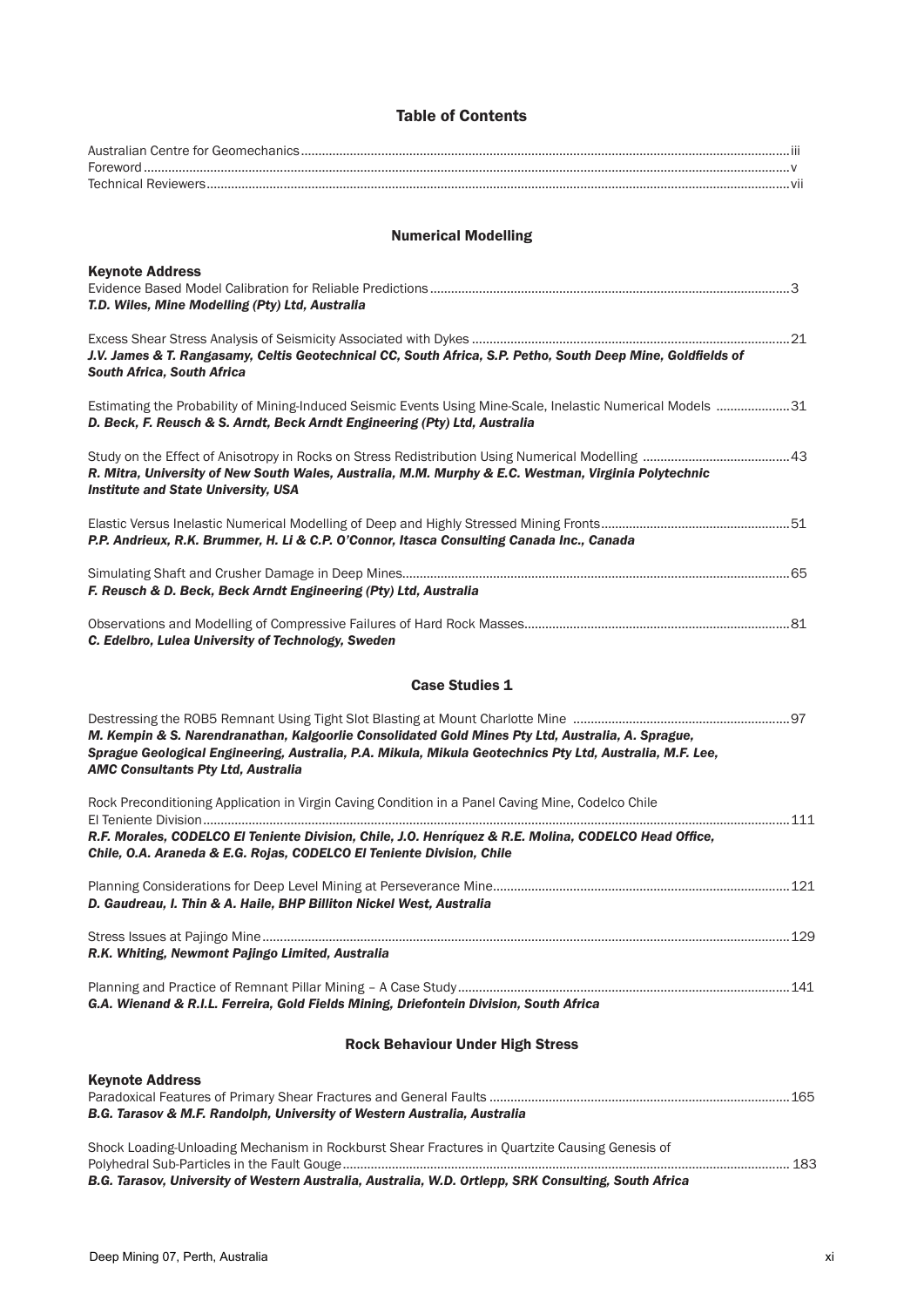| T.R. Stacey, University of the Witwatersrand, South Africa, X. Ndlovu, University of the Witwatersrand<br>and SRK Consulting, South Africa, W.D. Ortlepp, SRK Consulting, South Africa                                                                                                                                                                                       |  |
|------------------------------------------------------------------------------------------------------------------------------------------------------------------------------------------------------------------------------------------------------------------------------------------------------------------------------------------------------------------------------|--|
| <b>Rockburst and Seismic Monitoring</b>                                                                                                                                                                                                                                                                                                                                      |  |
| M.R. Hudyma, Itasca Consulting Canada Inc., Canada, D. Heal, Australian Centre for Geomechanics,<br><b>Australia</b>                                                                                                                                                                                                                                                         |  |
| The Development and Implementation of a Comprehensive Seismic Risk Management Plan at<br>F. Mercier-Langevin, Agnico-Eagle Mines Ltd, Canada, M.R. Hudyma, Itasca Consulting Canada Inc.,<br><b>Canada</b>                                                                                                                                                                   |  |
| F.R.P. Basson, AMC Consultants Pty Ltd, Australia, S. Van Der Merwe, Harmony Gold (Australia) Pty Ltd,<br><b>Australia</b>                                                                                                                                                                                                                                                   |  |
| V.I. German & V.A. Mansurov, Kazakhmys Co. Ltd, Kazakhstan, P.A. Boiko, Siberian Aerospace State<br><b>University, Russia</b>                                                                                                                                                                                                                                                |  |
| Guidelines, Standards and Best Practice for Seismic Hazard Assessment and Rockburst Risk Management                                                                                                                                                                                                                                                                          |  |
| R.J. Durrheim, University of the Witwatersrand & CSIR, South Africa, O. Goldbach, L.M. Linzer<br>& S.M. Spottiswoode, CSIR, South Africa, A. Cichowicz, Council for Geoscience, South Africa,<br>R. Ebrahim-Trollope, GeoHydroSeis CC, South Africa, F. Essrich, SiM Mining Consultants Pty Ltd,<br>South Africa, T. Stankiewicz, Hamerkop Scientific Services, South Africa |  |
| P.J. le Roux, Brentley Lucas & Associates (Pty) Ltd, South Africa, D.J. du Plooy, SRK Consulting, Australia                                                                                                                                                                                                                                                                  |  |
| <b>Case Studies 2</b>                                                                                                                                                                                                                                                                                                                                                        |  |
| M. Board, B. Damjanac & M. Pierce, Itasca Consulting Group, USA                                                                                                                                                                                                                                                                                                              |  |
| J. Lucas & K.R. Brentley, Brentley Lucas & Associates (Pty) Ltd, South Africa                                                                                                                                                                                                                                                                                                |  |
| <b>Ground Support</b>                                                                                                                                                                                                                                                                                                                                                        |  |
| M.P. Sandy & W. Gibson, AMC Consultants Pty Ltd, Australia, D. Gaudreau, BHP Billiton Nickel West,<br>Australia                                                                                                                                                                                                                                                              |  |
| M.H. Turner, Turner Mining & Geotechnical Pty Ltd, Australia, T. Green, Goldfields Mine Management<br><b>Pty Ltd, Australia</b>                                                                                                                                                                                                                                              |  |
| P.A. Mikula, Mikula Geotechnics Pty Ltd, Australia, M.F. Lee, AMC Consultants Pty Ltd, Australia                                                                                                                                                                                                                                                                             |  |
| B.P. Simser, Xstrata Nickel Ltd, Canada                                                                                                                                                                                                                                                                                                                                      |  |
| J. Hadjigeorgiou, Université Laval, Canada & Y. Potvin, Australian Centre for Geomechanics, Australia                                                                                                                                                                                                                                                                        |  |
| D. Heal & Y. Potvin, Australian Centre for Geomechanics, Australia                                                                                                                                                                                                                                                                                                           |  |